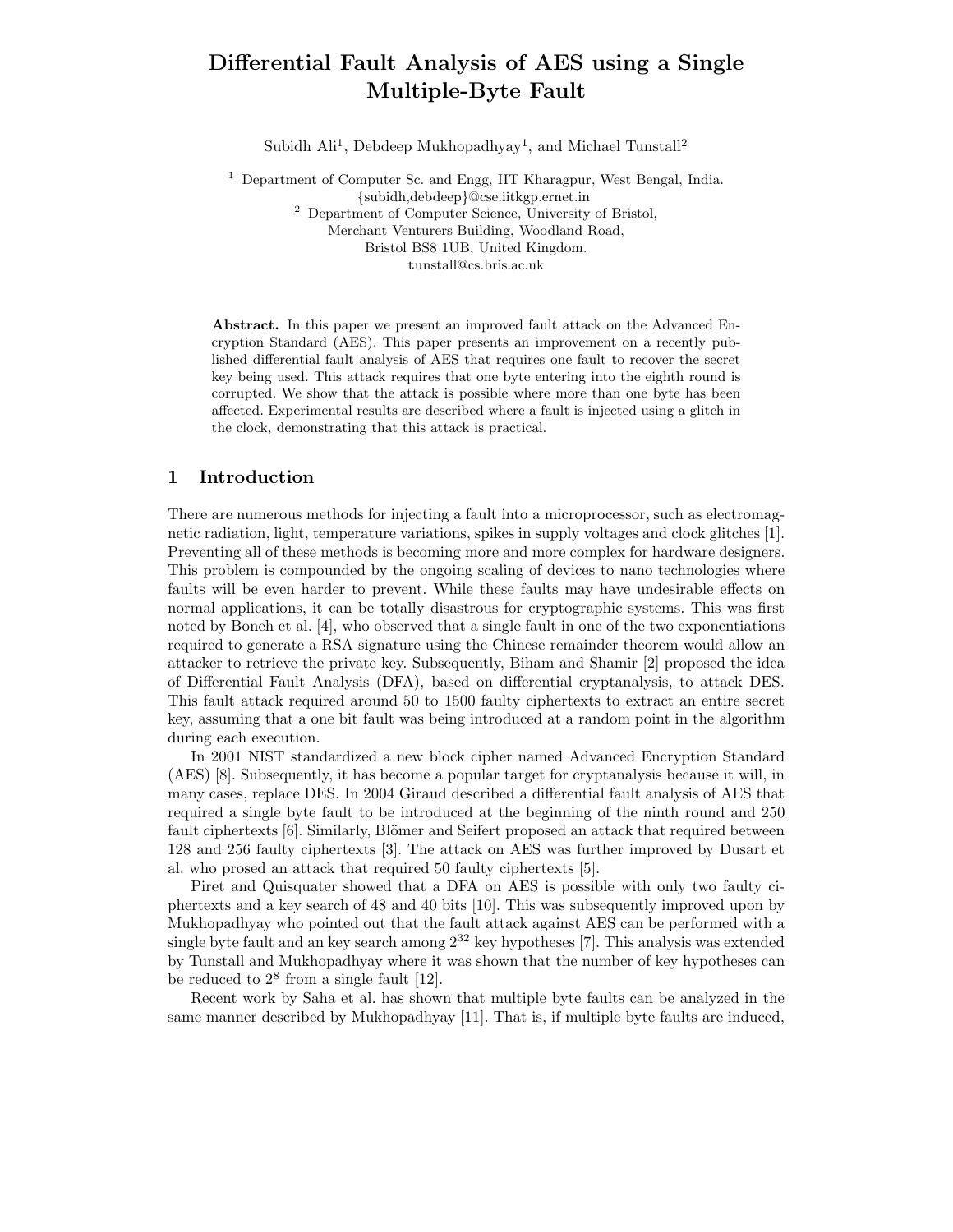while leaving a significant number of bytes untouched, a secret key can still be recovered using differential fault analysis. This paper revisits this work and applies the method described by Tunstall and Mukhopadhyay [12] to improve the attack. We also present experimental results to support the claims made by demonstrating the fault attack on an iterated AES core prototyped on a Xilinx Spartan-3E platform using glitches in the clock line.

#### Notation

In this paper, multiplications are considered to be polynomial multiplications over  $\mathbb{F}_{2^8}$  modulo the irreducible polynomial  $x^8 + x^4 + x^3 + x + 1$ . It should be clear from the context when a mathematical expression contains integer multiplication.

#### Organization

The paper is organized as follows: In Section 2 we describe the background to this paper. In Section 3 we describe a previously published attack based on one of the fault models given in Section 2. In Section 4 we extend the work to multi byte fault models. In Section 5 we describe some experimental results, and we conclude in Section 6.

## 2 Background

#### 2.1 The Advanced Encryption Standard

| <b>Algorithm 1:</b> The AES-128 encryption function.        |
|-------------------------------------------------------------|
| <b>Input:</b> The 128-bit plaintext block $P$ and key $K$ . |
| <b>Output:</b> The 128-bit ciphertext block $C$ .           |
| $X \leftarrow$ AddRoundKey $(P, K)$ ;                       |
| for $i \leftarrow 1$ to 10 do                               |
| $X \leftarrow$ SubBytes $(X)$ ;                             |
| $X \leftarrow$ ShiftRows $(X)$ ;                            |
| if $i \neq 10$ then                                         |
| $X \leftarrow$ MixColumns $(X)$ ;                           |
| end                                                         |
| $K \leftarrow$ KeySchedule $(K)$ ;                          |
| $X \leftarrow$ AddRoundKey $(X, K)$ ;                       |
| end                                                         |
| $C \leftarrow X$ :                                          |
| return $C$                                                  |

The structure of the Advanced Encryption Standard (AES), as used to perform encryption, is illustrated in Algorithm 1. Note that we restrict ourselves to considering AES-128 and that the description above omits a permutation typically used to convert the plaintext  $P = (p_1, p_2, \ldots, p_{16})_{(256)}$  and key  $K = (k_1, k_2, \ldots, k_{16})_{(256)}$  into a  $4 \times 4$  array of bytes, known as the state matrix. For example, the 128-bit plaintext input block to AES is arranged in the following fashion

|  |  | $\begin{pmatrix} p_1 & p_5 & p_9 & p_{13} \ p_2 & p_6 & p_{10} & p_{14} \ p_3 & p_7 & p_{11} & p_{15} \ p_4 & p_8 & p_{12} & p_{16} \end{pmatrix}$ |
|--|--|----------------------------------------------------------------------------------------------------------------------------------------------------|
|  |  |                                                                                                                                                    |
|  |  |                                                                                                                                                    |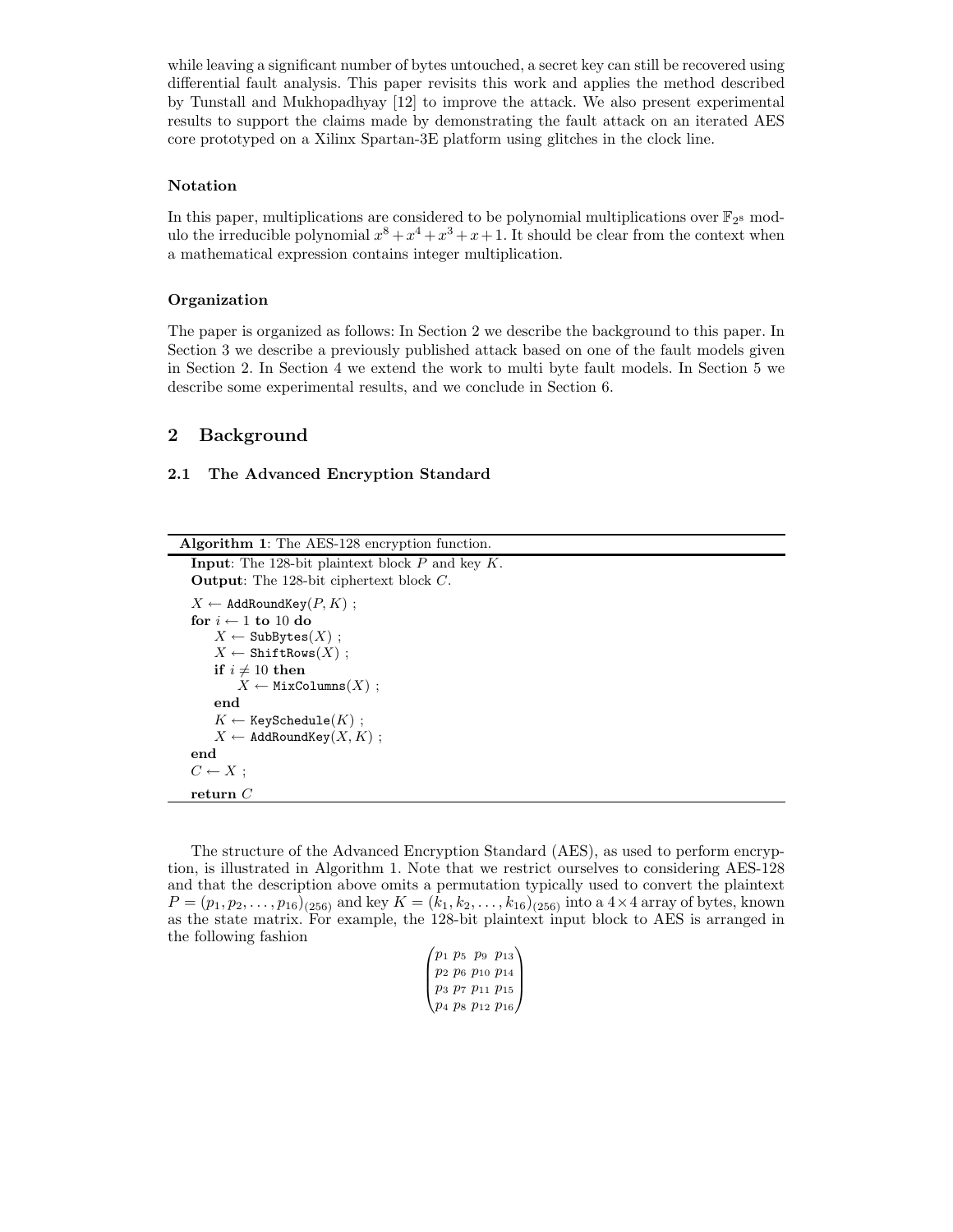The corresponding fault free  $(TT)$  and faulty ciphertexts  $(TT')$  are respectively:

$$
\mathbf{CT} = \begin{pmatrix} x_1 & x_5 & x_9 & x_{13} \\ x_2 & x_6 & x_{10} & x_{14} \\ x_3 & x_7 & x_{11} & x_{15} \\ x_4 & x_8 & x_{12} & x_{16} \end{pmatrix} \quad \mathbf{CT}' = \begin{pmatrix} x'_1 & x'_5 & x'_9 & x'_{13} \\ x'_2 & x'_6 & x'_{10} & x'_{14} \\ x'_3 & x'_7 & x'_{11} & x'_{15} \\ x'_4 & x'_8 & x'_{12} & x'_{16} \end{pmatrix}
$$

where  $x_i \in \{0, \ldots, 255\}$ .  $\forall i \in \{1, \ldots, 16\}$ .

We also define the key matrix for the subkeys used in the ninth and tenth round as:

$$
\mathbf{K}_{10} = \begin{pmatrix} k_1 & k_5 & k_9 & k_{13} \\ k_2 & k_6 & k_{10} & k_{14} \\ k_3 & k_7 & k_{11} & k_{15} \\ k_4 & k_8 & k_{12} & k_{16} \end{pmatrix} \quad \mathbf{K}_{9} = \begin{pmatrix} k'_1 & k'_5 & k'_9 & k'_{13} \\ k'_2 & k'_6 & k'_{10} & k'_{14} \\ k'_3 & k'_7 & k'_{11} & k'_{15} \\ k'_4 & k'_8 & k'_{12} & k'_{16} \end{pmatrix}
$$

The encryption itself is conducted by the repeated use of a number of round functions:

- The SubBytes function is the only non-linear step of the block cipher. It is a bricklayer permutation consisting of an S-box applied to the bytes of the state. Each byte of the state matrix is replaced by its multiplicative inverse, followed by an affine mapping. Thus the input byte x is related to the output y of the S-Box by the relation,  $y = Ax^{-1} + B$ , where A and B are constant matrices. In the remainder of this paper we will refer to the function  $S$  as the SubBytes function and  $S^{-1}$  as the inverse of the SubBytes function.
- The ShiftRows function is a byte-wise permutation of the state.
- The KeySchedule function generates the next round key from the previous one. The first round key is the input key with no changes, subsequent round keys are generated using the SubBytes function and XOR operations. This is shown in Algorithm 2, that shows how the  $r^{th}$  round key is computed from the  $(r-1)^{th}$  round key. The value  $h_r$  is a constant defined for the  $r^{th}$  round, and << is used to denote a bitwise left shift.
- The MixColumn is a bricklayer permutation operating on the state column by column. Each column of the state matrix is considered as a 4-dimensional vector where each element belongs to  $\mathbb{F}(2^8)$ . A 4×4 matrix M whose elements are also in  $\mathbb{F}(2^8)$  is used to map this column into a new vector. This operation is applied on all the 4 columns of the state matrix. Here  $M$  and its inverse  $M^{-1}$  are defined as:

$$
M = \begin{pmatrix} 2 & 3 & 1 & 1 \\ 1 & 2 & 3 & 1 \\ 1 & 1 & 2 & 3 \\ 3 & 1 & 1 & 2 \end{pmatrix} \quad M^{-1} = \begin{pmatrix} 14 & 11 & 13 & 9 \\ 9 & 14 & 11 & 13 \\ 13 & 9 & 14 & 11 \\ 11 & 13 & 9 & 14 \end{pmatrix}
$$

All the elements in M and  $M^{-1}$  are elements of  $\mathbb{F}(2^8)$  expressed as a decimal digit.

– AddRoundKey: Each byte of the array is XORed with a byte from a corresponding array of round subkeys.

#### 2.2 Fault Model of the Attack

The fault model is central to the description of a fault based cryptanalysis. In our attack we consider two types of faults: one byte faults and faults that affect multiple bytes lying in different diagonals of the state matrix of AES. We formally define the diagonal of the AES state matrix as follows:

**Definition 1.** Diagonal: A diagonal is a set of four bytes of the state matrix, where the i<sup>th</sup> diagonal is defined as follows.  $D_i = \{b_{j,(j+i) \mod 4}$ ; where  $1 \leq j \leq 4\}$ 

Formally the fault models are classified as follows:

1. Model  $M^{(1)}$ : Faults under this class are single byte faults, that only affect one of the four diagonals.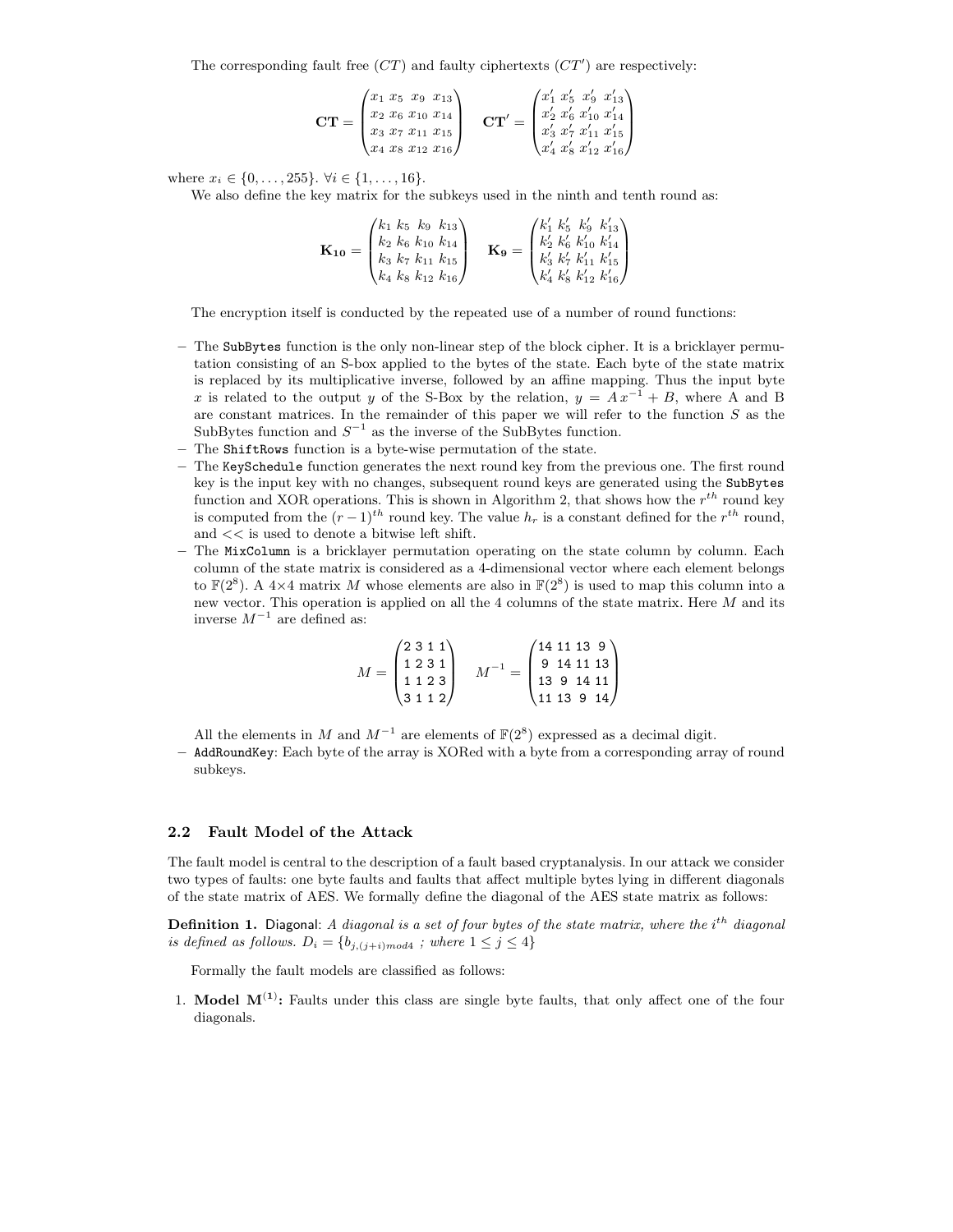#### Algorithm 2: The AES-128 KeySchedule function.

```
Input: (r-1)^{th} round key (X = x_i \text{ for } i \in \{1, ..., 16\}).
Output: r^{th} round key X.
for i \leftarrow 0 to 3 do
     x_{i+1} \leftarrow x_{i+1} \oplus S(x_{((i+1)\wedge 3)+13});
end
x_1 \leftarrow x_1 \oplus h_r;
for i \leftarrow 5 to 16 do
     x_i \leftarrow x_i \oplus x_{i-4};
end
return X
```
- 2. Model  $\mathbf{M}_d$ : Faults under this class are faults that affect multiple bytes. They affect d diagonals of the state matrix, where  $1 \leq d \leq 4$ . This model is further classified into four different submodels:
	- (a) **Model M**<sup>(i)</sup>: The faults in this class affect i byte locations of one diagonal; where  $2 \le i \le 4$ .
	- (b) **Model**  $M_2^{(i,j)}$ **:** The faults in this class affect two of the four diagonals; One with i modified bytes and the other with j modified bytes; where  $1 \leq i, j \leq 4$ .
	- (c) **Model**  $M_3^{(i,j,k)}$ **:** The faults in this class affect three of the four diagonals, where the faulty diagonals have i, j and k modified bytes respectively; where  $1 \leq i, j, k \leq 4$ .
	- (d) Model M4: Faults in this class are multiple byte faults, that affect all of the four diagonals

The rationale of the above fault model comes from observations described in [11] where faults are injected into an iterated implementation of AES using a glitch in the clock frequency. As the clock frequency of the glitches was increased, the number of bytes affected spread along the different diagonals.

#### 3 Previous Work

.

#### 3.1 Analyzing the Final Round

An attack that requires one ciphertext where a fault has been injected into the beginning of the eighth round of an instantiation of AES is described in [7]. This attack reduces the number of possible keys from  $2^{128}$  to  $2^{32}$ . A one byte fault injected into the beginning of the eighth round will propagate as shown in Figure 1. This corresponds to the model  $M^{(1)}$  defined above.

Let us consider CT, CT', and  $K_{10}$  as defined in Section 2.1 where all elements are in  $\mathbb{F}_{2^8}$ . If we use the interrelation between the faulty bytes of the first column  $c_1$  at the end of the ninth round MixColumn as in Figure 1, we have following four equations:

$$
2 F = S^{-1}(x_1 \oplus k_1) \oplus S^{-1}(x'_1 \oplus k_1)
$$
  
\n
$$
F = S^{-1}(x_{14} \oplus k_{14}) \oplus S^{-1}(x'_{14} \oplus k_{14})
$$
  
\n
$$
F = S^{-1}(x_{11} \oplus k_{11}) \oplus S^{-1}(x'_{11} \oplus k_{11})
$$
  
\n
$$
3 F = S^{-1}(x_8 \oplus k_8) \oplus S^{-1}(x'_8 \oplus k_8)
$$

where  $F \in \mathbb{F}_{2^8}$ . These four equations can be solved for four key bytes  $k_1$ ,  $k_8$ ,  $k_{11}$  and  $k_{14}$ . The key space of this quadruplet of key bytes is reduced to an expected value of  $2^8$ . This can be repeated for the each of the columns using similar formulae to produce  $2^{32}$  possible key hypotheses, as described in [7].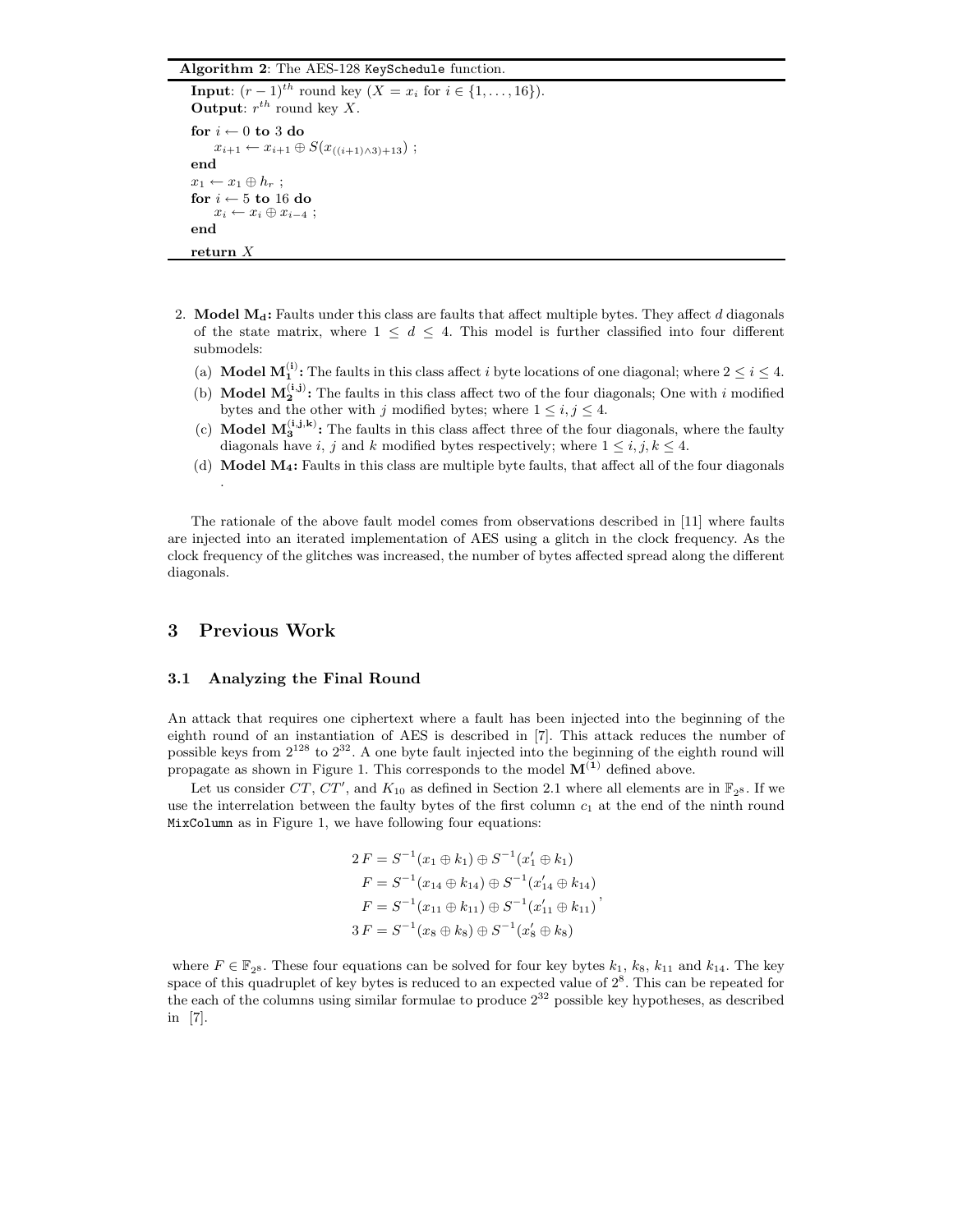

Fig. 1. Propagation of byte fault induced at the input of eighth round

#### 3.2 Extending to Multiple Rounds

If we consider the difference at the end of the eighth round, as defined in Section 3.1, a similar analysis can be conducted using Equations 1–4 defined below. We further define  $e_1 = 2 f'$ ,  $e_2 = f'$ ,  $e_3 = f'$  and  $e_4 = 3 f'$  where  $f', e_i \forall i \in \{1, ..., 4\}$  are  $\in \mathbb{F}_{2^8}$ . The number of key hypotheses remaining after evaluating these equations is expected to be  $2^8$  [12].

$$
e_1 = S^{-1} \Big( 14 \left( S^{-1} (x_1 \oplus k_1) \oplus ((k_1 \oplus S(k_{14} \oplus k_{10}) \oplus h_{10})) \right) \oplus 11 \left( S^{-1} (x_8 \oplus k_8) \oplus (k_2 \oplus S(k_{15} \oplus k_{11})) \right) \oplus 13 \left( S^{-1} (x_{11} \oplus k_{11}) \oplus (k_3 \oplus S(k_{16} \oplus k_{12})) \right) \oplus (S^{-1} (x_8 \oplus k_8) \oplus (k_4 \oplus S(k_{13} \oplus k_9))) \Big) \oplus S^{-1} \Big( 14 \left( S^{-1} (x_1' \oplus k_1) \right) \oplus \left( (k_1 \oplus S(k_8 \oplus k_{10}) \oplus h_{10}) \right) \Big) \oplus 11 \left( S^{-1} (x_8' \oplus k_8) \oplus (k_2 \oplus S(k_{15} \oplus k_{11})) \right) \oplus (S^{-1} (x_1' \oplus k_1) \oplus (k_3 \oplus S(k_{16} \oplus k_{12})) \Big) \oplus 9 \left( S^{-1} (x_8' \oplus k_8) \oplus (k_4 \oplus S(k_{13} \oplus k_9)) \right) \Big)
$$
\n
$$
(k_4 \oplus S(k_{13} \oplus k_9)) \Big)
$$
\n
$$
(k_5 \oplus k_1' \oplus (k_2 \oplus k_{12}))
$$

$$
e_2 = S^{-1} \Big( 9 \left( S^{-1} (x_{13} \oplus k_{13}) \oplus (k_{13} \oplus k_{9}) \right) \oplus 14 \left( S^{-1} (x_{10} \oplus k_{10}) \oplus (k_{10} \oplus k_{14}) \right) \Big) \oplus 11 \left( S^{-1} (x_7 \oplus k_7) \oplus (k_{15} \oplus k_{11}) \right) \oplus 13 \left( S^{-1} (x_4 \oplus k_4) \oplus (k_{16} \oplus k_{12}) \right) \Big) \oplus S^{-1} \Big( 9 \left( S^{-1} (x'_{13} \oplus k_{13}) \oplus (k_{13} \oplus k_{9}) \right) \oplus 14 \left( S^{-1} (x'_{10} \oplus k_{10}) \oplus (k_{10} \oplus k_{14}) \right) \Big) \oplus 11 \left( S^{-1} (x'_{7} \oplus k_{7}) \oplus (k_{15} \oplus k_{11}) \right) \oplus 13 \left( S^{-1} (x'_{4} \oplus k_{4}) \oplus (k_{16} \oplus k_{12}) \right) \Big)
$$
(2)

$$
e_3 = S^{-1} \Big( 13 \left( S^{-1} (x_9 \oplus k_9) \oplus (k_9 \oplus k_5) \right) \oplus 9 \left( S^{-1} (x_6 \oplus k_6) \oplus (k_{10} \oplus k_6) \right) \Big) \oplus
$$
  
\n
$$
14 \left( S^{-1} (x_3 \oplus k_3) \oplus (k_{11} \oplus k_7) \right) \oplus 11 \left( S^{-1} (x_{16} \oplus k_{16}) \oplus (k_{12} \oplus k_8) \right) \Big) \oplus
$$
  
\n
$$
S^{-1} \Big( 13 \left( S^{-1} (x_9' \oplus k_9) \oplus (k_9 \oplus k_5) \right) \oplus 9 \left( S^{-1} (x_6' \oplus k_6) \oplus (k_{10} \oplus k_6) \right) \Big) \oplus
$$
  
\n
$$
14 \left( S^{-1} (x_3' \oplus k_3) \oplus (k_{11} \oplus k_7) \right) \oplus 11 \left( S^{-1} (x_{16}' \oplus k_{16}) \oplus (k_{12} \oplus k_8) \right) \Big)
$$
  
\n(3)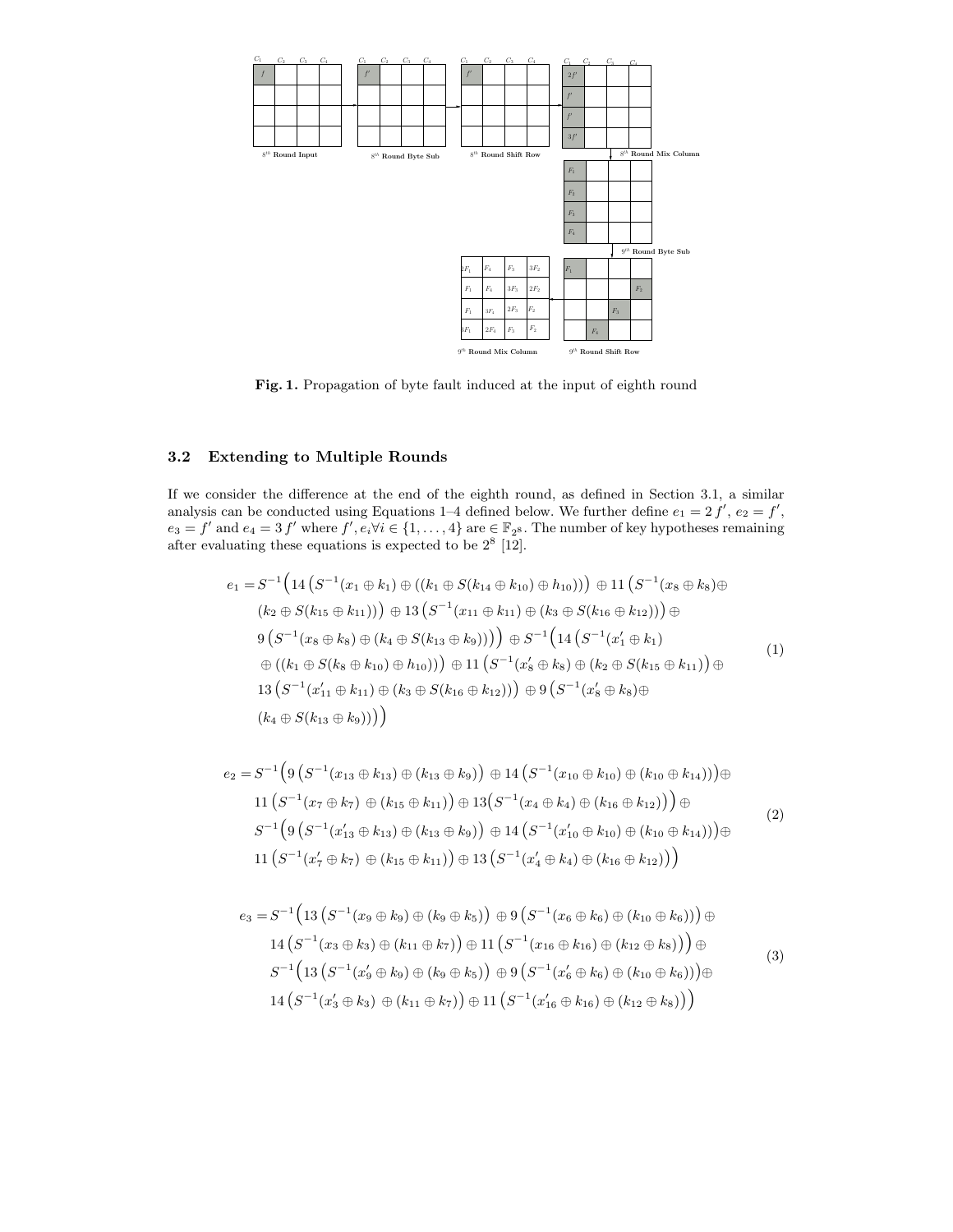$$
e_4 = S^{-1} \Big( 11 \left( S^{-1} (x_2 \oplus k_2) \oplus (k_2 \oplus k_1) \right) \oplus 13 \left( S^{-1} (x_5 \oplus k_5) \oplus (k_6 \oplus k_5) \right) \Big) \oplus 9 \left( S^{-1} (x_{12} \oplus k_{12}) \oplus (k_{10} \oplus k_9) \right) \oplus 14 \left( S^{-1} (x_{15} \oplus k_{15}) \oplus (k_{14} \oplus k_{13}) \right) \Big) \oplus S^{-1} \Big( 11 \left( S^{-1} (x_2' \oplus k_2) \oplus (k_2 \oplus k_1) \right) \oplus 13 \left( S^{-1} (x_5' \oplus k_5) \oplus (k_6 \oplus k_5) \right) \Big) \oplus 9 \left( S^{-1} (x_{12}' \oplus k_{12}) \oplus (k_{10} \oplus k_9) \right) \oplus 14 \left( S^{-1} (x_{15}' \oplus k_{15}) \oplus (k_{14} \oplus k_{13}) \right) \Big)
$$
(4)

## 4 Proposed Multi Byte Attack Based on Model  $M_d$

In this section we perform an analysis similar to that described in the section where the faults injected correspond to the multiple byte fault model  $M_d$ , where d is the number of diagonals affected by a fault and  $1 \leq d \leq 4$ . In this section we describe attacks based on previous work by Saha et al. where only the last round is analyzed [11], in a similar manner to that described in Section 3.2. For each model we extend the attack by Saha et al. by adding a second phase to the attack.

## 4.1 Multi Byte Attack Based on Model  $M_1^{(i)}$

In this section we consider model  $M_1^{(i)}$ , where i bytes of one diagonal are affected by a fault injected at the beginning of the eighth round of an instantiation of AES. In all cases the first phase of the attack is as described in [11], since all the affected bytes are in the same column after the computation of the MixColumn at the end of the eighth round. This can be seen in Figure 2 that shows the propagation of fault; where a fault corrupts only one diagonal of the state matrix.



Fig. 2. Propagation of one diagonal fault induced at the input of eighth round.

Hence the first phase analysis of all the instances of fault model  $M_1^{(i)}$  will produce  $2^{32}$  key hypotheses, as described in Section 3.1. These  $2^{32}$  key hypotheses can further be reduced by a second phase of the attacks. The key reduction in the second phase is dependent on different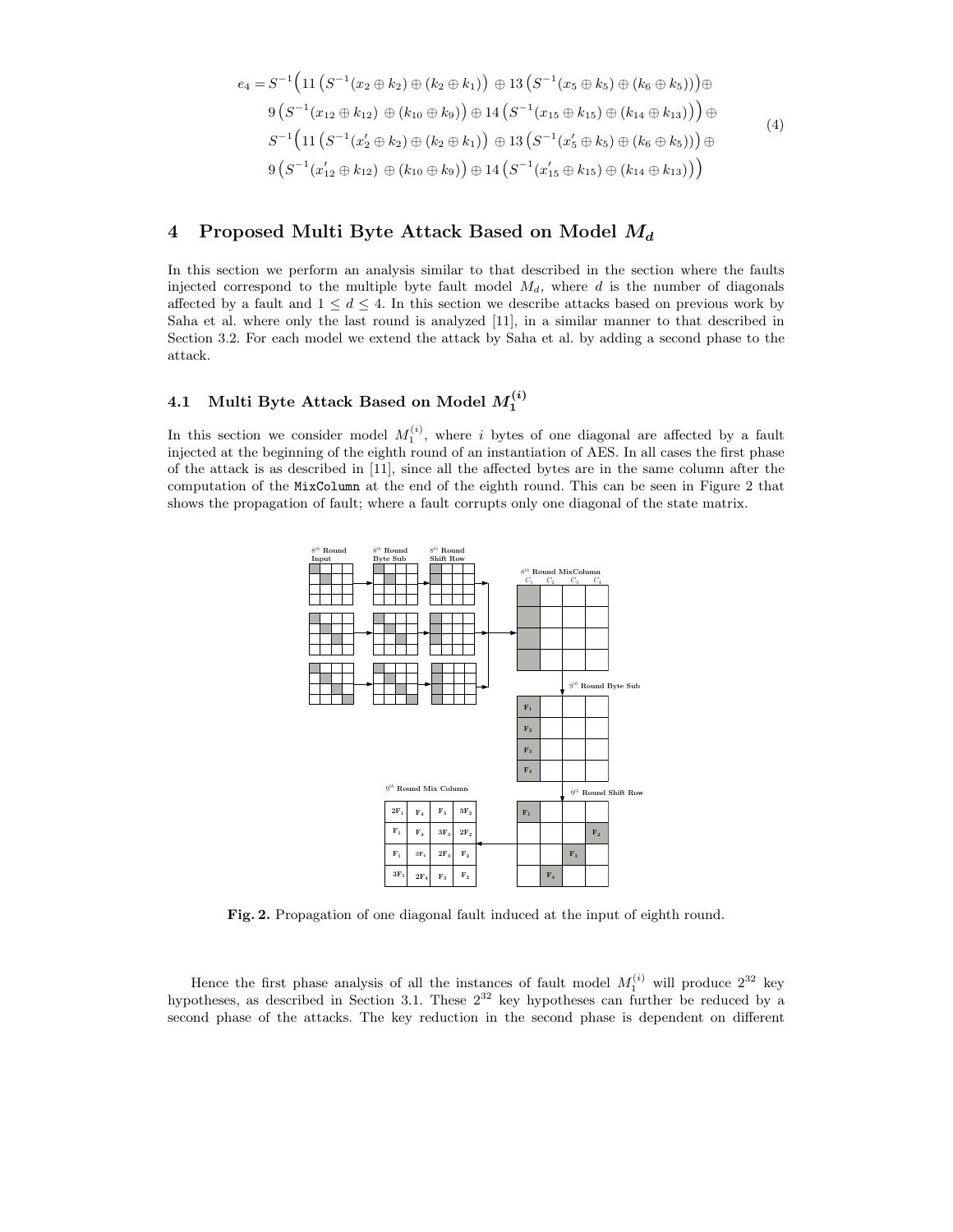instances of model  $M_1^{(i)}$ . For example, model  $M_1^{(1)}$  will correspond to the fault model required for the attack described in Section 3 and the number of key hypotheses can be reduced using the analysis described in Section 3.2. In the following sections we describe the second phase for the remaining models  $M_1^{(i)}$  for  $2 \le i \le 4$ .

Proposed Second Phase of the Attack Based on Model  $M_1^{(2)}$ . In this model an attacker is expected to have injected a two bytes fault in any one of the four diagonals. Figure 3 shows the propagation of fault based on model  $M_1^{(2)}$ . Given that the number of key hypotheses has been reduced to  $2^{32}$  by the first phase of the attack.



Fig. 3. Propagation of two byte faults induced at the input of eighth round

If we denote the fault values of the first column at the end of eighth round MixColumn operation by  $e_1, e_2, e_3$ , and  $e_4$  we get

$$
e_1 = 2 F_1 \oplus 3 F_2
$$
,  $e_2 = F_1 \oplus 2 F_2$ ,  $e_3 = F_1 \oplus F_2$ , and  $e_4 = 3 F_1 \oplus F_2$ 

where  $e_i$  for  $e_i \in \{1, \ldots, 4\}$  is defined as described in Section 3.2. If we eliminate  $F_1, F_2$  from the above system of equations we will have the following relationship between  $e_1, e_2, e_3$  and  $e_4$ ,

$$
e_2 \oplus e_4 = e_1
$$
 and  $2e_2 \oplus 3e_4 = 7e_3$ .

Here, it is clear that if we fix any two of the four variables  $\{e_1, e_2, e_3, e_4\}$  then the remaining two variables can only take one value. This gives  $2^{16}$  possible values for the quadruplet  $\{e_1, e_2, e_3, e_4\}$ each of which will produce 0, 2 or 4 possible key hypotheses, but is expected to return one key hypotheses [9]. We can, therefore, state that an arbitrary key value will produce a valid quadruplet  ${e_1, e_2, e_3, e_4}$  with a probability of  $2^{16}/2^{32} = 2^{-16}$ . This will, therefore, reduce the number of possible key hypotheses to  $2^{16}$ .

Proposed Second Phase of the Attack Based on Model  $M_1^{(3)}$ . Similarly, if three bytes in one diagonal are affect by a fault then we can define

$$
e_1 = 2 F_1 \oplus 3 F_2 \oplus F_3
$$
,  $e_2 = F_1 \oplus 2 F_2 \oplus 3 F_3$ ,  
\n $e_3 = F_1 \oplus F_2 \oplus 2 F_3$ , and  $e_4 = 3 F_1 \oplus F_2 \oplus F_3$ ,

where we assume that the effect of the fault is as shown in Figure 4.

If we eliminate  $F_1, F_2$  and  $F_3$  from the above system of equations we will have the following relationship between  $e_1, e_2, e_3$  and  $e_4$ ,

$$
11 e_1 \oplus 13 e_2 = 9 e_3 \oplus 14 e_4.
$$

It is interesting to note that this can be written as  $11 e_1 \oplus 13 e_2 \oplus 9 e_3 \oplus 14 e_4 = 0$ , where the coefficients correspond to the values in the Inverse MixColumn matrix  $M^{-1}$ . Following the same reasoning as above this will reduce the number of key hypotheses from  $2^{32}$  to  $2^{24}$ .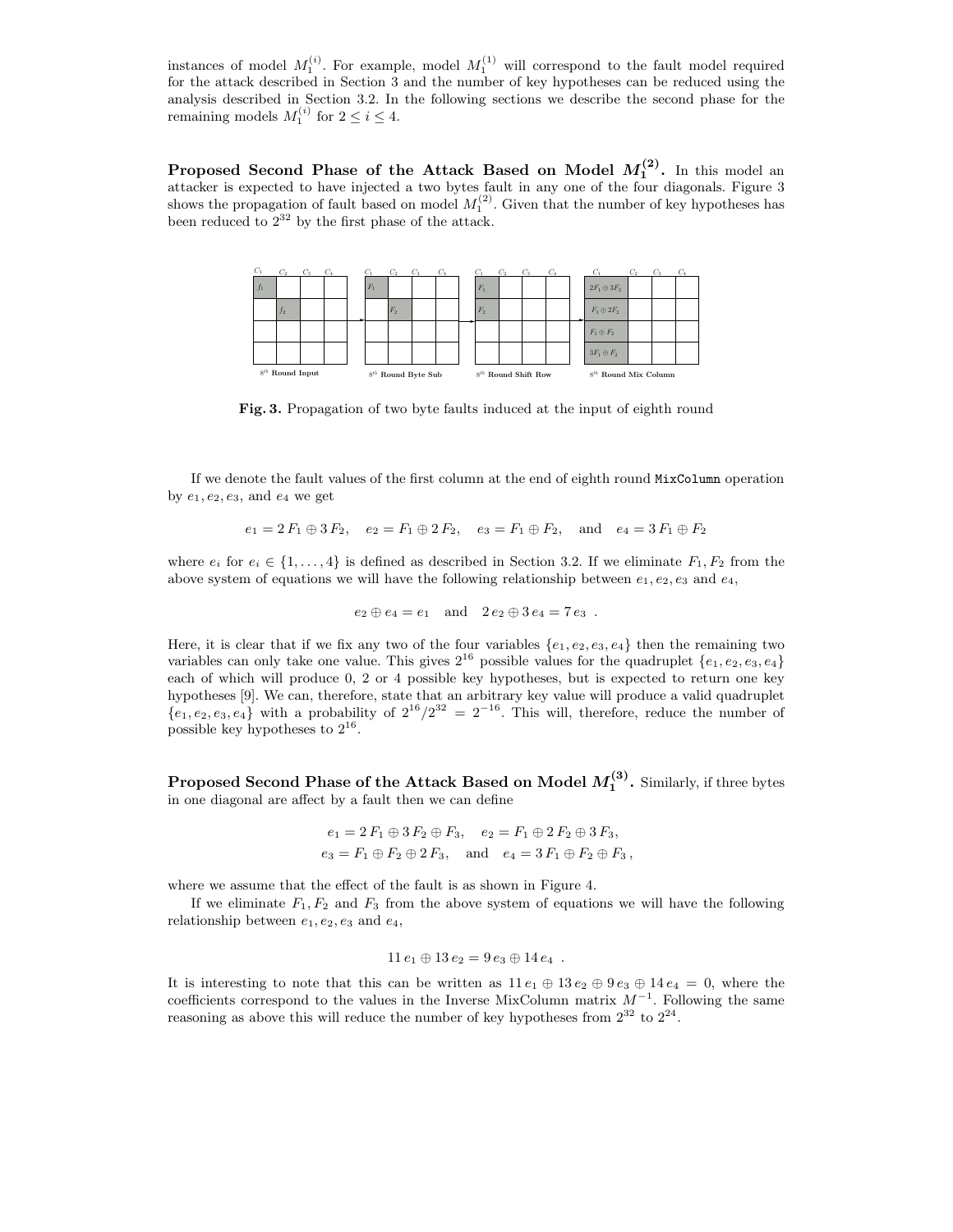

Fig. 4. Propagation of four byte faults induced at the input of eighth round

**Proposed Multi Bytes Attack Based on Mode**  $M_1^{(4)}$ **.** If all four bytes in a diagonal are affected then there is no information to be exploited in a second analysis phase. This is because there will be  $2^{32}$  possible valid combinations for  $\{e_1, e_2, e_3, e_4\}$ . The number of key hypotheses will not go below the  $2^{32}$  found using the attack defined by Saha et al. [11].

## 4.2 Proposed Multi Byte Attack Based one Model  $M_{2}^{\left( i,j\right) }$

In this section we apply our previous analysis on two diagonal fault model  $M_2^{(i,j)}$ ; where the fault affects two of the four diagonal of the state matrix and  $i$  and  $j$  bytes are affected in these diagonals. As in Section 4.1, the attack is broken into two phases where the first phase has been defined previously by Saha et al. [11].

The First Phase of the Attack Based on Model  $M_2^{(i,j)}$ . In the first phase of the attack the difference in the last round is produced by two columns of the state matrix at the end of the eighth round being corrupted by a fault. This analysis will be identical for all values of  $i$  and  $j$  assuming the same two diagonals are affected. If, for example, the two left-most columns are affected then the fault will propagate through the ninth round as shown in Figure 5.

| $C_1$ | $C_{2}$                             | $C_3$ | $C_4$                              |                           | $C_1$              | $C_{2}$            | $C_3$                   | $C_4$ | $C_1$ | $C_{2}$        | $C_3$          | $C_4$          |                          |
|-------|-------------------------------------|-------|------------------------------------|---------------------------|--------------------|--------------------|-------------------------|-------|-------|----------------|----------------|----------------|--------------------------|
|       |                                     |       |                                    |                           | $F_1$              | $F_5$              |                         |       | $F_1$ | F <sub>5</sub> |                |                |                          |
|       |                                     |       |                                    |                           | F <sub>2</sub>     | $F_6$              |                         |       | $F_6$ |                |                | F <sub>2</sub> |                          |
|       |                                     |       |                                    |                           | $F_3$              | F <sub>7</sub>     |                         |       |       |                | $F_3$          | $F_7$          |                          |
|       |                                     |       |                                    |                           | $F_4$              | $F_8$              |                         |       |       | $F_4$          | $\mathbf{F}_8$ |                |                          |
|       | $8^{th}$ Round Mix Column           |       |                                    |                           |                    |                    | $9^{th}$ Round Byte Sub |       |       |                |                |                | $9^{th}$ Round Shift Row |
|       |                                     |       |                                    |                           |                    |                    |                         |       |       |                |                |                |                          |
| $C_1$ |                                     |       | $\mathrm{C}_2$                     |                           | $\mathrm{C}_3$     |                    | $\mathrm{C}_4$          |       |       |                |                |                |                          |
|       | $2F_1 \oplus 3F_6$                  |       | $2F_5\oplus F_4$                   |                           | $F_3 \oplus F_8$   |                    | $3F_2 \oplus F_7$       |       |       |                |                |                |                          |
|       | $\mathbf{F_1} \oplus \mathbf{2F_6}$ |       | $\mathbf{F}_5\oplus\mathbf{F}_4$   |                           | $3F_3 \oplus F_8$  | $2F_2 \oplus 3F_7$ |                         |       |       |                |                |                |                          |
|       | $\mathbf{F}_1\oplus\mathbf{F}_6$    |       | $\mathbf{F}_5\oplus 3\mathbf{F}_4$ |                           | $2F_3 \oplus 3F_8$ |                    | $F_2 \oplus 2F_7$       |       |       |                |                |                |                          |
|       | $3F_1\oplus F_6$                    |       | $3F_5\oplus 2F_4$                  |                           | $F_3 \oplus 2F_8$  |                    | $F_2 \oplus F_7$        |       |       |                |                |                |                          |
|       |                                     |       |                                    | $9^{th}$ Round Mix Column |                    |                    |                         |       |       |                |                |                |                          |

Fig. 5. Propagation of two byte faults induced at the input of the eighth round.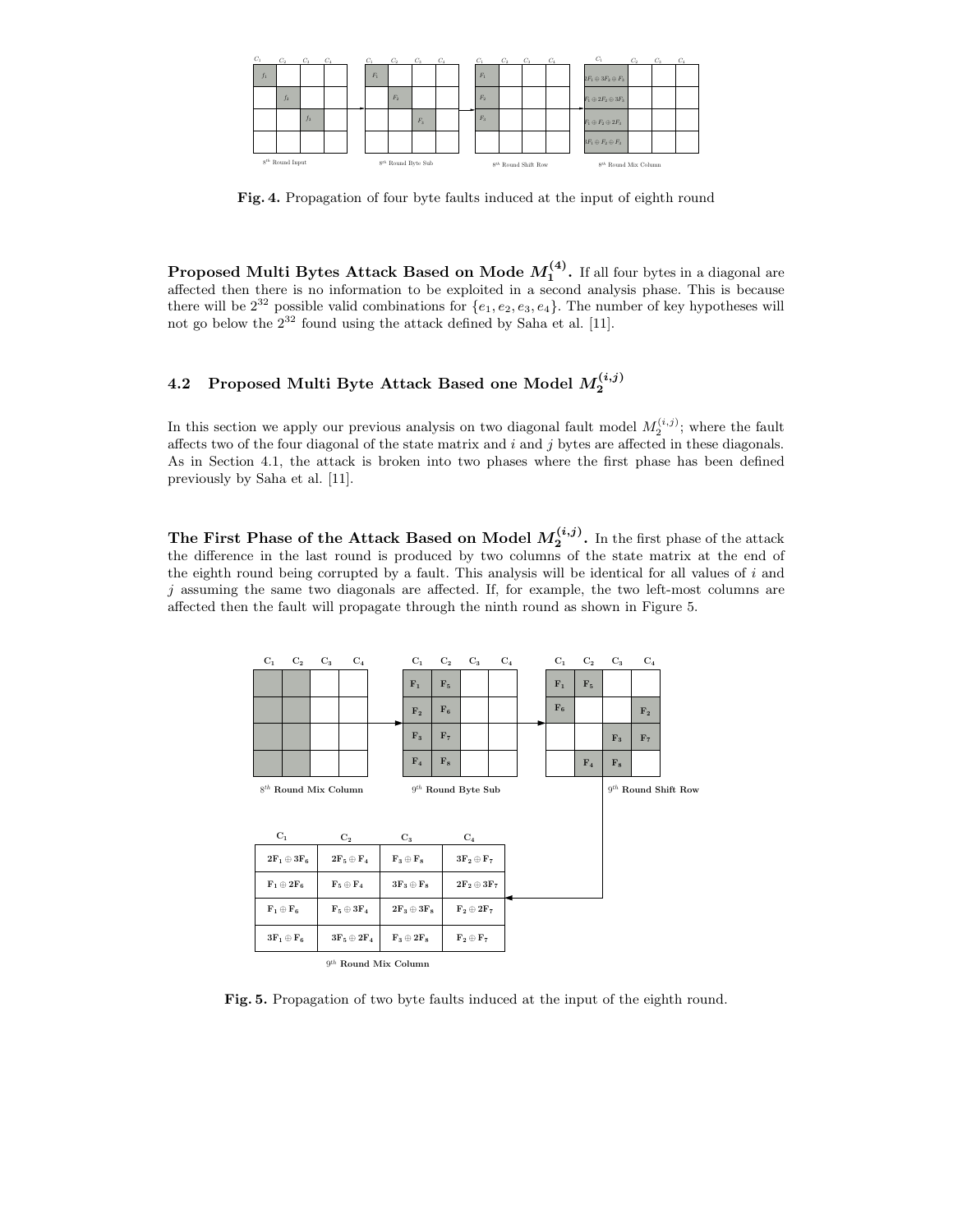For each column can be analyzed independently. If we consider the first column  $c_1$  and define the difference

$$
a_1 = 2 F_1 \oplus 3 F_6
$$
,  $a_2 = F_1 \oplus 2 F_6$ ,  $a_3 = F_1 \oplus F_6$ , and  $a_4 = 3 F_1 \oplus F_6$ ,

as defined in Figure 5. If we eliminate  $F_1, F_6$  from the above system of equations we will have a relation between  $a_1, a_2, a_3$  and  $a_4$ , we have

$$
a_2 \oplus a_4 = a_1
$$
 and  $2 a_2 \oplus 3 a_4 = 7 a_3$ 

where  $a_1, a_2, a_3$ , and  $a_4$  can be expressed as,

$$
a_1 = S^{-1}(x_1 \oplus k_1) \oplus S^{-1}(x'_1 \oplus k_1), \quad a_2 = S^{-1}(x_{14} \oplus k_{14}) \oplus S^{-1}(x'_{14} \oplus k_{14}),
$$
  
\n
$$
a_3 = S^{-1}(x_{11} \oplus k_{11}) \oplus S^{-1}(x'_{11} \oplus k_{11}), \quad \text{and} \quad a_4 = S^{-1}(x_8 \oplus k_8) \oplus S^{-1}(x'_8 \oplus k_8) \ .
$$

As described above this gives  $2^{16}$  possible values for the quadruplet  $\{a_1, a_2, a_3, a_4\}$  each of which will produce 0, 2 or 4 possible key hypotheses, but is expected to return one key hypotheses [9]. This will, therefore, produce  $2^{16}$  hypotheses for the quadruplet  $\{k_1, k_8, k_{11}, k_{14}\}$  and, therefore,  $2^{64}$ key hypotheses for the secret key from analyzing all the four columns.

Proposed Second Phase of the Attack Based on Model  $M_2^{(i,j)}$ . In this section we present the proposed second phase of the attack on model  $M_2^{(i,j)}$ . There are 10 different instances of model  $M_2^{i,j}$  based on the number of faulty bytes in two faulty diagonals. If we consider the two faulty diagonals as  $D_x$  and  $D_y$  and corresponding faulty columns as  $c_x$  and  $c_y$  at the end of eighth round MixColumn then, depending on the values of i and j, each of the two faulty columns  $c_x$  and  $c_y$  can produce three different systems of equations in the manner described above. It is clear from Section 4.1 that a faulty diagonal where all four bytes are affected does not help in reducing key hypotheses in the second phase.

Both sets of equations can be evaluated independently, and can both be used to reduce the number of valid key hypotheses. For example, if we consider  $M_2^{(1,1)}$ , there two faulty diagonals in this model are  $D_1$  and  $D_2$  and the corresponding infected columns are  $c_1$  and  $c_2$ . Figure 6 shows the propagation of a fault corresponding to model  $M_2^{(1,1)}$ .



Fig. 6. Propagation of faults based on model  $M_2^{(1,1)}$ 

In the first stage of this attack the  $2^{64}$  key hypotheses generated from the first phase of the attack is tested by the system of equations generated for columns  $c_1$  and  $c_2$ . We note that the first stage of the attack will produce four sets of  $2^{16}$  hypotheses each of which corresponds to 32 bits of the secret key. An attacker is not required to search through the entire 2<sup>64</sup> hypotheses.

Each of the sets of equations will validate a given key hypothesis with a probability of  $p_{i,j} = 2^{-24}$ , and, therefore, the probability both sets of equations validate a given key hypothesis will be  $2^{-48}$ . The number of key hypotheses returned is  $2^{64} \cdot 2^{-48} = 2^{16}$ .

This method can be applied to all the instances of model  $M_2^{i,j}$ . The result of these analysis is shown in Table 1. As the Table 1 shows the proposed second phase of the attack gives best result on the model  $M_2^{(1,1)}$  whereas it does not work for the model  $M_2^{(4,4)}$ . Therefore, we conclude in this section that the attack is most effective when the least number of bytes are affected.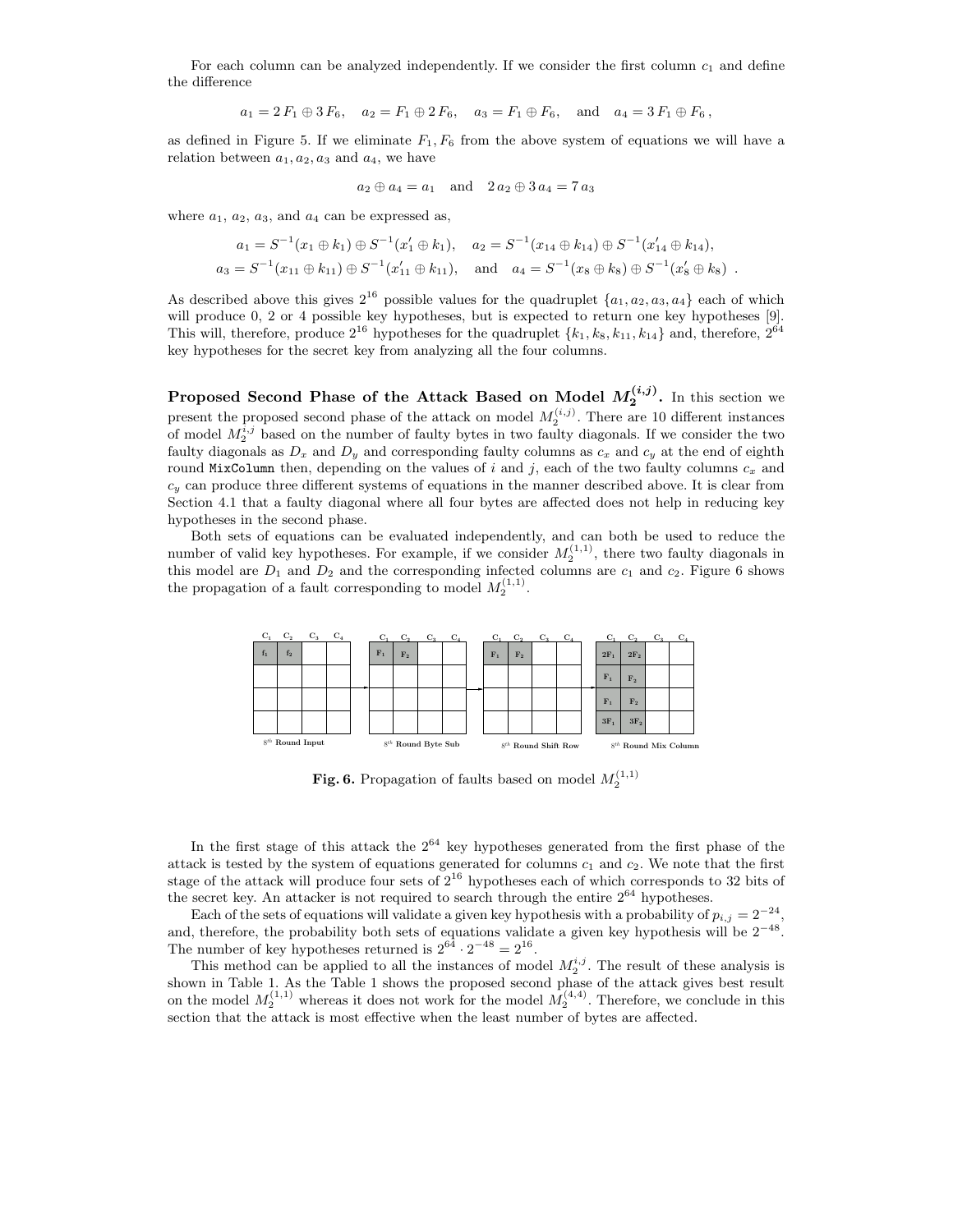| <b>Table 1.</b> Results of The Proposed Second Phase of the Attack on Model $M_2^{i,j}$ . |  |  |
|-------------------------------------------------------------------------------------------|--|--|
|-------------------------------------------------------------------------------------------|--|--|

|                    | Model Probability | Key        |
|--------------------|-------------------|------------|
| $(M_2^{i,j})$      | $(p_{i,j})$       | Hypotheses |
| $M^{1,1}_{2}$      | $2^{-48}$         | $2^{16}$   |
| ${\cal M}_2^{1,2}$ | $2^{-40}$         | $2^{24}$   |
| ${\cal M}_2^{1,3}$ | $2^{-32}$         | $2^{32}$   |
| $M_2^{1,4}$        | $2^{-24}$         | $2^{40}$   |
| $M^{2,2}_2$        | $2^{-32}$         | $2^{32}$   |

|                      | Model Probability | Key        |
|----------------------|-------------------|------------|
| $(M^{i,j}_2)$        | $(p_{i,j})$       | Hypotheses |
| ${\cal M}_2^{2,3}$   | $2^{-24}$         | $2^{40}$   |
| ${\cal M}_2^{2,4}$   | $2^{-16}$         | $2^{48}$   |
| $M_2^{3,3}$          | $2^{-16}$         | $2^{48}$   |
| ${\cal M}_2^{3,4}$   | $2^{-8}$          | $2^{56}$   |
| $M_\mathrm{2}^{4,4}$ |                   | $2^{64}$   |

## 4.3 Proposed Attack Based on Model  $M^{(i,j,k)}_3$

According to this model the induced fault affects three of the four diagonals of the state matrix. These three faulty diagonals have i, j, and k bytes modified respectively; where  $1 \leq i, j, k \leq 4$ . As with the previous attacks, we divide this attack into two phases. Where, as previously, the first phase is defined by Saha et al. [11].

The First Phase of the Attack Based on Model  $M_3^{(i,j,k)}$ . This attack is similar to the first phase of the attack based on model  $M_2^{(i,j)}$ . Figure 7 shows the propagation of such a fault.

| $C_1$                                                       | $\mathrm{C}_2$            | $\underline{\mathrm{C}_3}$ | $\mathrm{C}_4$                                                                                                         | $C_1$                | $C_{2}$          | $C_3$                                                   | $C_4$ |  | $C_1$    | $C_{2}$        | $C_3$            | $C_4$          |                          |
|-------------------------------------------------------------|---------------------------|----------------------------|------------------------------------------------------------------------------------------------------------------------|----------------------|------------------|---------------------------------------------------------|-------|--|----------|----------------|------------------|----------------|--------------------------|
|                                                             |                           |                            |                                                                                                                        | $F_1$                | $F_5$            | $\mathbf{F}_{9}$                                        |       |  | $F_1$    | F <sub>5</sub> | $\mathbf{F}_{9}$ |                |                          |
|                                                             |                           |                            |                                                                                                                        | F <sub>2</sub>       | $\mathbf{F}_6$   | $F_{10}$                                                |       |  | $F_6$    | $F_{10}$       |                  | $\mathrm{F}_2$ |                          |
|                                                             |                           |                            |                                                                                                                        | $F_3$                | $\mathbf{F}_{7}$ | $F_{11}$                                                |       |  | $F_{11}$ |                | $F_3$            | F <sub>7</sub> |                          |
|                                                             |                           |                            |                                                                                                                        | $\mathbf{F}_4$       | $\mathbf{F}_8$   | $F_{12}$                                                |       |  |          | $\mathbf{F}_4$ | $\mathbf{F}_8$   | $F_{12}$       |                          |
|                                                             | $8^{th}$ Round Mix Column |                            |                                                                                                                        | $9th$ Round Byte Sub |                  |                                                         |       |  |          |                |                  |                | $9^{th}$ Round Shift Row |
|                                                             |                           |                            |                                                                                                                        |                      |                  |                                                         |       |  |          |                |                  |                |                          |
| $C_1$                                                       |                           |                            | $C_{2}$                                                                                                                | $C_3$                |                  | $\mathrm{C}_4$                                          |       |  |          |                |                  |                |                          |
|                                                             |                           |                            | $2F_1 \oplus 3F_6 \oplus F_{11} \hspace{.1cm} 2F_5 \oplus 3F_{10} \oplus F_4 \hspace{.1cm} 2F_9 \oplus F_3 \oplus F_8$ |                      |                  | $3F_2 \oplus F_7 \oplus F_{12}$                         |       |  |          |                |                  |                |                          |
| $\mathbf{F_1} \oplus \mathbf{2F_6} \oplus \mathbf{3F_{11}}$ |                           |                            | $\mathbf{F}_5 \oplus 2\mathbf{F}_{10} \oplus \mathbf{F}_4$ $\mathbf{F}_9 \oplus 3\mathbf{F}_3 \oplus \mathbf{F}_8$     |                      |                  | $2F_2 \oplus 3F_7 \oplus F_{12}$                        |       |  |          |                |                  |                |                          |
| $F_1 \oplus F_6 \oplus 2F_{11}$                             |                           |                            | $\mathbf{F}_5 \oplus \mathbf{F}_{10} \oplus 3\mathbf{F}_4$ $\mathbf{F}_9 \oplus 2\mathbf{F}_3 \oplus 3\mathbf{F}_8$    |                      |                  | $\mathrm{F}_2\oplus2\mathrm{F}_7\oplus3\mathrm{F}_{12}$ |       |  |          |                |                  |                |                          |
| $3F_1 \oplus F_6 \oplus F_{11}$                             |                           |                            | $3F_5 \oplus F_{10} \oplus 2F_4$ $3F_9 \oplus F_3 \oplus 2F_8$                                                         |                      |                  | $\mathrm{F}_2\oplus\mathrm{F}_7\oplus2\mathrm{F}_{12}$  |       |  |          |                |                  |                |                          |
|                                                             |                           |                            | $9th$ Round Mix Column                                                                                                 |                      |                  |                                                         |       |  |          |                |                  |                |                          |

Fig. 7. Propagation of faults based on mode  $M_2^{(1,1)}$ 

The difference in the result of the ninth round MixColumn can therefore be defined. For example, the left most column  $c_1$  produces the quadruplet

$$
a_1 = 2 F_1 \oplus 3 F_6 \oplus F_{11}, \quad a_2 = F_1 \oplus 2 F_6 \oplus 3 F_{11},
$$
  
\n $a_3 = F_1 \oplus 2 F_6 \oplus 2 F_{11}, \quad \text{and} \quad a_4 = 3 F_1 \oplus F_6 \oplus F_{11} .$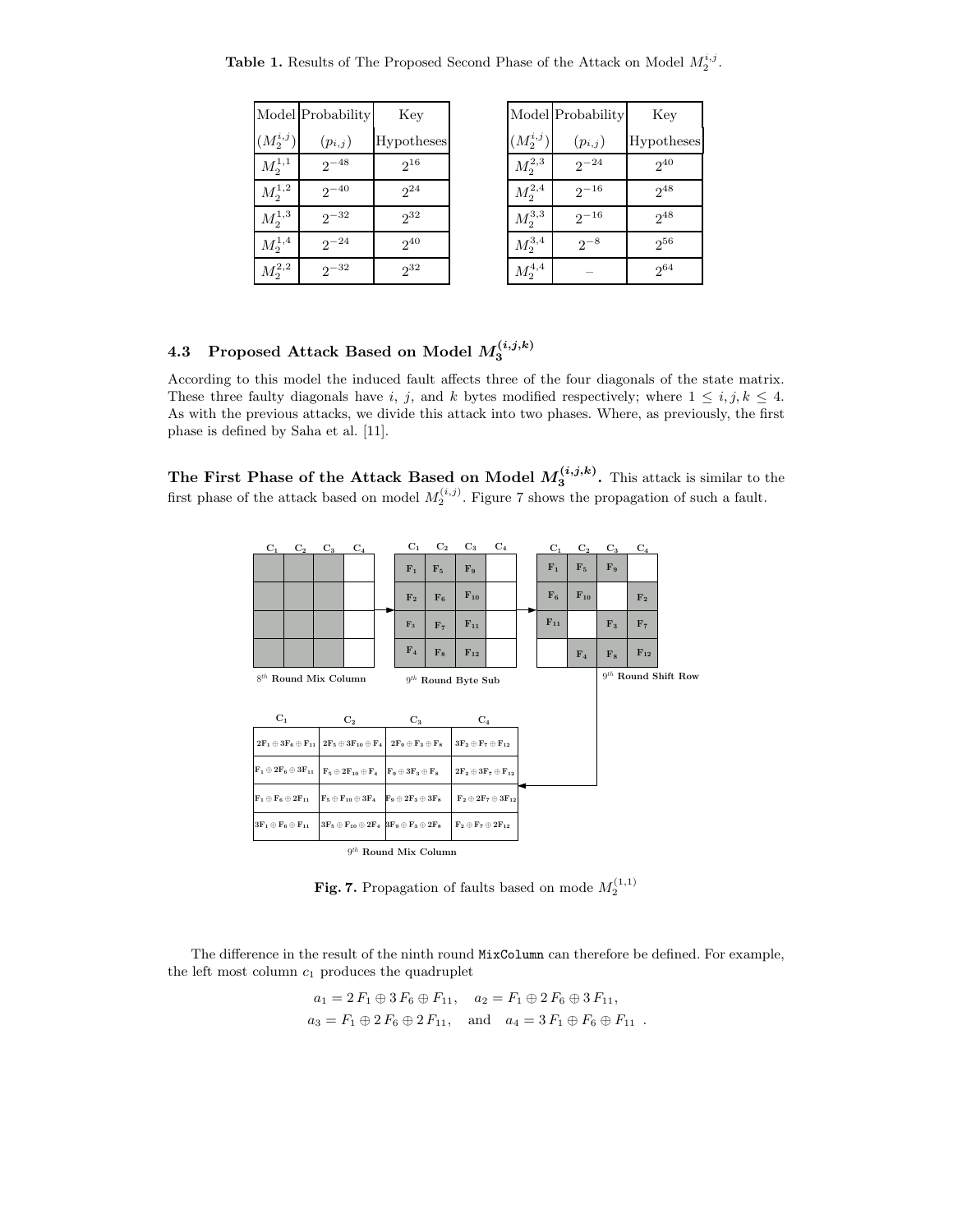If we eliminate  $F_1$ ,  $F_6$ , and  $F_{11}$  from above equations we get,

$$
11\,a_1 \oplus 13\,a_2 = 9\,a_3 \oplus 14\,a_4
$$

where  $a_1, a_2, a_3$ , and  $a_4$  can be expressed as,

$$
a_1 = S^{-1}(x_1 \oplus k_1) \oplus S^{-1}(x'_1 \oplus k_1), \quad a_2 = S^{-1}(x_{14} \oplus k_{14}) \oplus S^{-1}(x'_{14} \oplus k_{14})
$$
  

$$
a_3 = S^{-1}(x_{11} \oplus k_{11}) \oplus S^{-1}(x'_{11} \oplus k_{11}), \quad \text{and} \quad a_4 = S^{-1}(x_8 \oplus k_8) \oplus S^{-1}(x'_8 \oplus k_8)
$$

The above equations will produce  $2^{24}$  possible values for the quadruplet  $\{k_1, k_8, k_{11}, k_{14}\}$ . Similarly, solving the equivalent equations for the other columns will each return  $2^{24}$  hypotheses, producing  $2^{96}$  key hypotheses for the first phase of the attack.

<code>Proposed Second Phase of the Attack Based on Model  $M^{i,j,k}_{3}$  The model  $M^{i,j,k}_{3}$  has</code> three faulty diagonals and three corresponding faulty columns at the end of eighth round MixColumn. Let us assume that the faulty diagonals are  $D_x, D_y, D_z$  and the corresponding faulty columns are  $c_x, c_y, c_z$ . Each of these three columns will produce a system of equations similar to the second phase of the attack in Section 4.2. Therefore the key reduction process is affected by the equations formed to represent the difference produced by the affected columns  $c_x$ ,  $c_y$  and  $c_z$ , in the same manner as previously described in Section 4.2. There are 20 possible instances of model  $M_3^{i,j,k}$ , and their effect on reducing the 2<sup>96</sup> possible key hypotheses produced by the first phase of the attack is summarized in Table 2.

**Table 2.** Results of the proposed second phase of the attack on Model  $M_3^{i,j,k}$ .

| Model                | Probability   | Key        |
|----------------------|---------------|------------|
| $(M_3^{i,j,k})$      | $(p_{i,j,k})$ | Hypotheses |
| $M^{1,1,1}_3$        | $2^{-72}$     | $2^{24}$   |
| $M_3^{1,1,2}$        | $2^{-64}$     | $2^{32}$   |
| ${\cal M}_3^{1,1,3}$ | $2^{-56}$     | $2^{40}$   |
| $M^{1,1,4}_3$        | $2^{-48}$     | $2^{48}$   |
| $M_3^{1,2,2}$        | $2^{-56}$     | $2^{40}$   |
| $M_3^{1,2,3}$        | $2^{-48}$     | $2^{48}$   |
| $M_3^{1,2,4}$        | $2^{-40}$     | $2^{56}$   |
| $M_3^{1,3,3}$        | $2^{-40}$     | $2^{56}$   |
| $M^{1,3,4}_{3}$      | $2^{-32}$     | $2^{64}$   |
| $M^{1,4,4}_3$        | $2^{-24}$     | $2^{72}$   |

| Model           | Probability   | Key        |
|-----------------|---------------|------------|
| $(M^{i,j,k}_3)$ | $(p_{i,j,k})$ | Hypotheses |
| $M_3^{2,2,2}$   | $2^{-48}$     | $2^{48}$   |
| $M_3^{2,2,3}$   | $2^{-40}$     | $2^{56}$   |
| $M_{3}^{2,2,4}$ | $2^{-32}$     | $2^{64}$   |
| $M_3^{2,3,3}$   | $2^{-32}$     | $2^{64}$   |
| $M^{2,3,4}_{3}$ | $2^{-24}$     | $2^{72}$   |
| $M_3^{2,4,4}$   | $2^{-16}$     | $2^{80}$   |
| $M_3^{3,3,3}$   | $2^{-24}$     | $2^{72}$   |
| $M_3^{3,3,4}$   | $2^{-16}$     | $2^{80}$   |
| $M_3^{3,4,4}$   | $2^{-8}$      | $2^{88}$   |
| $M^{4,4,4}_3$   |               | $2^{96}$   |

#### 5 Experimental Result

To validate the proposed attack, and the models used, a series of experiments were conducted, which were based around an iterative AES-128 implementation using Verilog HDL in a Xilinx Spartan-3E FPGA xc3s500E device with an operating frequency of 36 MHz. Faults were injected into the eighth round input of AES by inducing clock glitches. The setup is subjected to two different input clocks;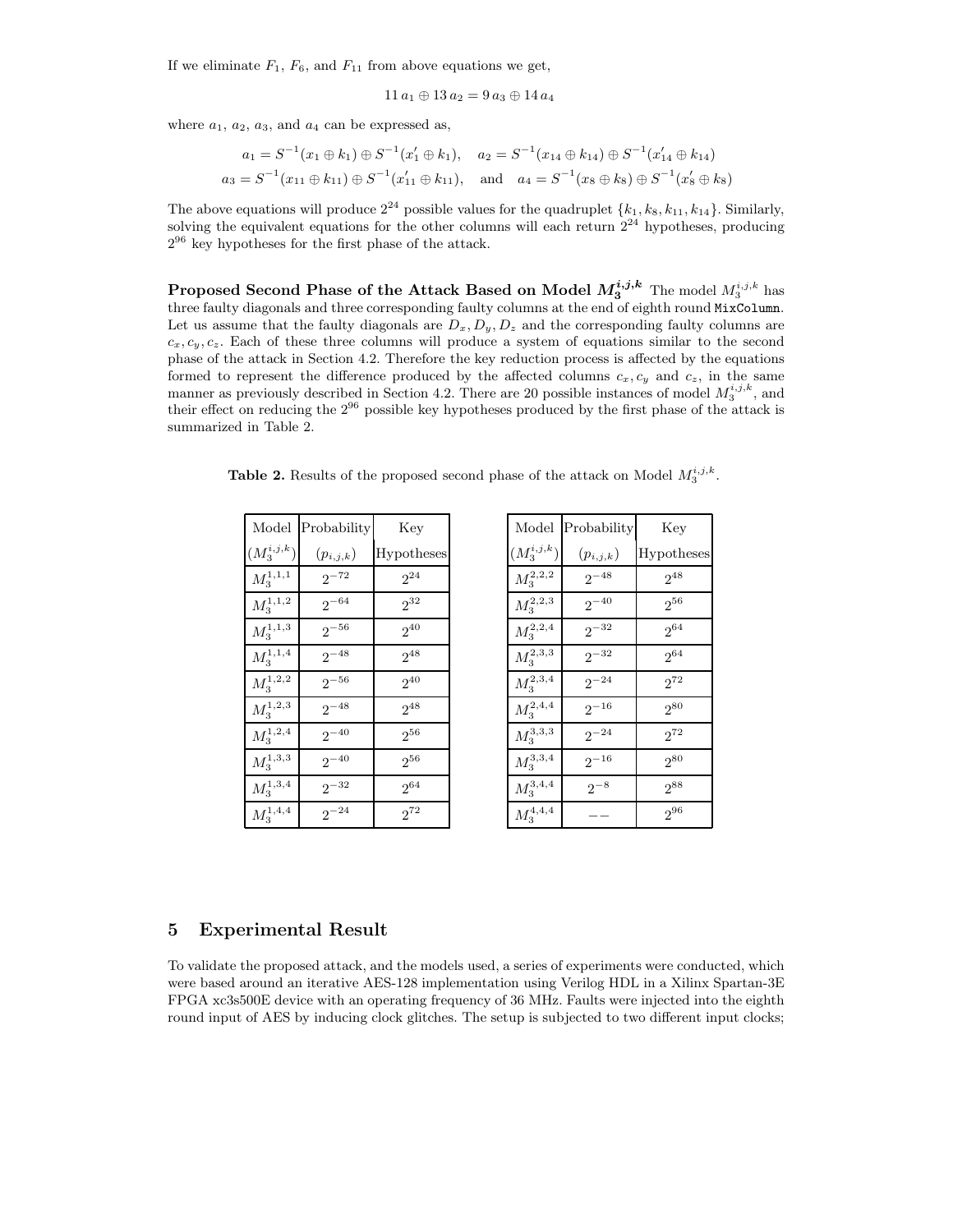one clock having a higher frequency than the other. The clocks are multiplexed in such a way that when the eighth round of the AES starts the device switches to a faster clock before returning to a normal clock speed. We used ChipScope Pro 7.1 analyzer to observe the faulty bytes in the state matrix of AES hardware running on the FPGA. The experiment started with a fast clock frequency set to 72 MHz. This frequency was gradually increased at the rate 0.2 MHz per step. At each step we perform 512 attempts to inject faults.

Appendix A summarizes the experimental results. The first column represents the fast clock frequency with which we attempted to inject faults. The second column gives the number of fault free samples out of 512 attempts and the subsequent columns depicts the number of faulty samples as per the corresponding fault model. The columns  $M_1, M_2, M_3, M_4$  represent the number of faulty sample corresponding to faults affecting one, two, three, and four diagonals respectively. The rest of the columns correspond to the number of faulty samples of the 6 instances of fault models  $M_1^{(i)}, M_2^{(i,j)}$ , and  $M_3^{(i,j,k)}$ . Only those models for which we acquired at least one faulty sample were included in Appendix A.

The first fault appeared when the glitch clock frequency was set to 72.6 MHz, although only faults corresponding to model  $M_1^{(1)}$  were observed with a clock speed less than 73.8 MHz. The experiment was continued with up to 80 MHz of clock frequency and we can observe that the probability of acquiring a sample belonging to a particular fault model is not uniform. Furthermore, it may be noted that the experimental findings show that the induced faults indeed belong to the desirable models (for which the proposed attacks reduce the key space to sizes which can be easily brute force searched). For example, the worst observed model is  $M_3^{(1,1,3)}$ , in case of which the proposed attack reduces the key space to  $2^{40}$ . In most cases, however the faults belong to the faults proposed attack reduces the key space to  $2^{40}$ . In most cases, however the faults belong to the faults  $M_1^{(1)}, M_2^{(1,1)}$  and  $M_2^{(1,2)}$  for which the attacks reduce the key space to expected values of  $2^8, 2^{16}$ and  $2^{24}$  respectively. Repeated experiments show that the nature and distribution of faults can be reproduced, thus showing that the attacker can suitably control the most probable faults to belong to models for which the attacks reduce the key space to practical limits. As the ratios of faults corresponding to a particular model and clock frequency can be reproduced, following the results tabulated in Appendix A an attacker can monitor the clock frequency and produce faults corresponding to a desired model with high probability.

#### 6 Conclusion

The paper presents an differential fault analysis of AES where multiple bytes can be affected by a fault and an attacker will only require one acquisition to recover the secret key used. Experimental results have been provided to show that the practicality of the attack is improved by the techniques proposed in the paper for faults that affect multiple bytes. Not all of the attacks are practical as described since the number of key hypotheses generated is too large for a practical exhaustive search. However, the number of key hypotheses can be further reduced by acquiring more faulty ciphertexts that correspond to the same fault model. An attacker can then take the intersection of the key hypotheses generated by the first and second phase independently.

### References

- 1. H. Bar-El, H. Choukri, D. Naccache, M. Tunstall, and C. Whelan. The sorcerer's apprentice guide to fault attacks. Proceedings of the IEEE, 94(2):370–382, 2006.
- 2. E. Biham and A. Shamir. Differential fault analysis of secret key cryptosystems. In B. S. Kaliski, editor, Advances in Cryptology — CRYPTO '97, volume 1294 of LNCS, pages 513– 525. Springer, 1997.
- 3. J. Blömer and J.-P. Seifert. Fault based cryptanalysis of the advanced encryption standard (AES). In R. N. Wright, editor, *Financial Cryptography — FC 2003*, volume 2742 of *LNCS*, pages 162–181. Springer, 2003.
- 4. D. Boneh, R. DeMillo, and R. Lipton. On the importance of checking cryptographic protocols for faults. In W. Fumy, editor, Advances in Cryptology —  $EUROCRYPT'$  '97, volume 1233 of LNCS, pages 37–51. Springer, 1997.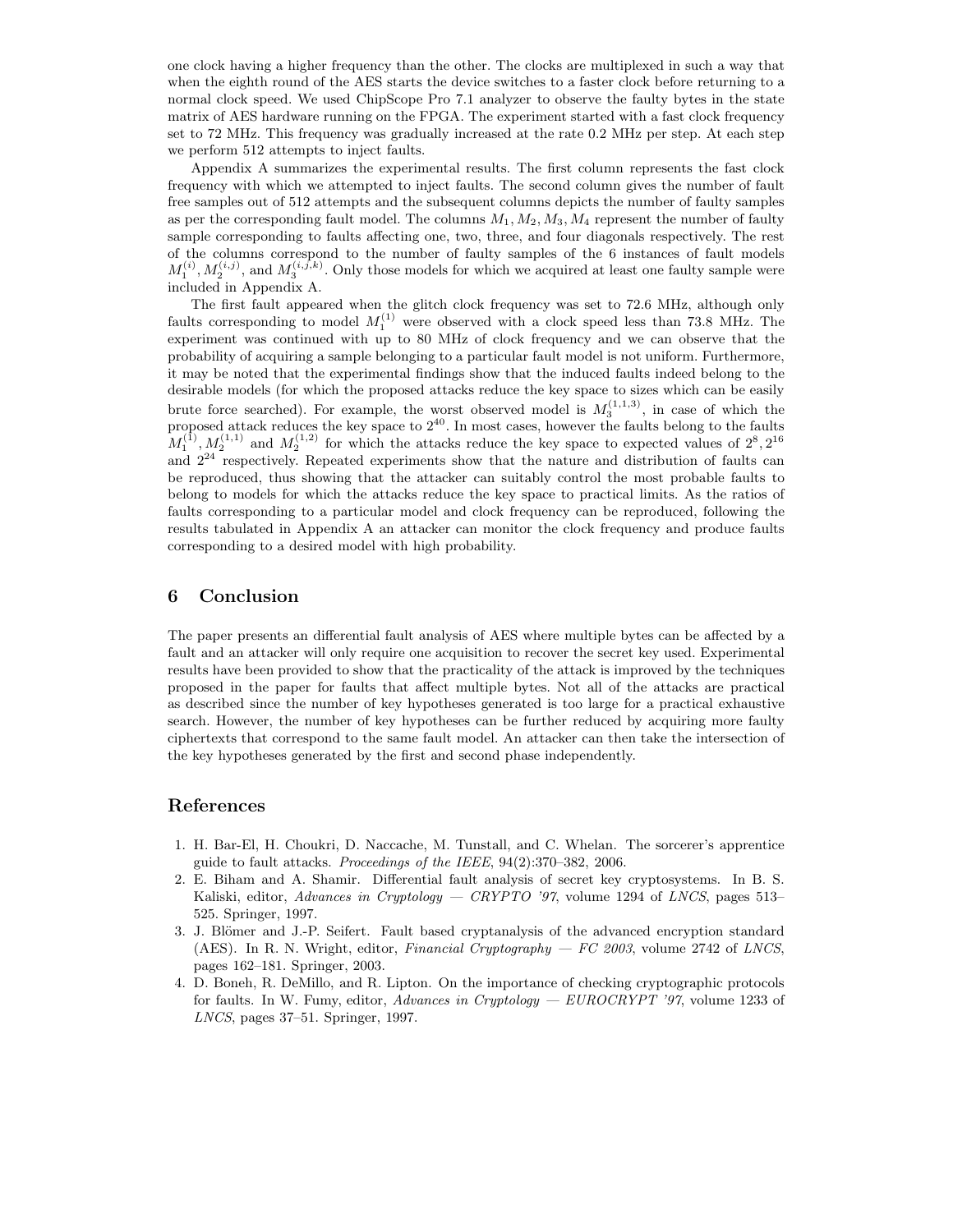- 5. P. Dusart, G. Letourneux, and O. Vivolo. Differential fault analysis on A.E.S. In J. Zhou, M. Yung, and Y. Han, editors, *Applied Cryptography and Network Security*  $-$  *ACNS 2003*, volume 2846 of LNCS, pages 293–306. Springer, 2003.
- 6. C. Giraud. DFA on AES. In H. Dobbertin, V. Rijmen, and A. Sowa, editors, International Conference Advanced Encryption Standard  $-$  AES 2004, volume 3373 of LNCS, pages 27–41. Springer, 2004.
- 7. D. Mukhopadhyay. An improved fault based attack of the advanced encryption standard. In B. Preneel, editor, *Progress in Cryptology* — AFRICACRYPT 2009, volume 5580 of LNCS, pages 421–434. Springer, 2009.
- 8. National Institute of Standards and Technology (NIST). Advanced Encryption Standard (AES). FIPS Publication 197, available for download at http://www.itl.nist.gov/fipspubs/, 2001.
- 9. K. Nyberg. Differentially uniform mappings for cryptography. In T. Helleseth, editor, Advances in Cryptology — EUROCRYPT '93, volume 765 of LNCS, pages 55–64. Springer, 1993.
- 10. G. Piret and J.-J. Quisquater. A differential fault attack technique against SPN structure, with application to the AES and KHAZAD. In C. D. Walter, C. K. Koç, and C. Paar, editors, Cryptographic Hardware and Embedded Systems — CHES 2003, volume 2779 of LNCS, pages 77–88. Springer, 2003.
- 11. D. Saha, D. Mukhopadhyay, and D. RoyChowdhury. A diagonal fault attack on the Advanced Encryption Standard. Cryptology ePrint Archive, Report 2009/581, 2009. http://eprint. iacr.org/.
- 12. M. Tunstall and D. Mukhopadhyay. Differential fault analysis of the advanced encryption standard using a single fault. Cryptology ePrint Archive, Report 2009/575, 2009. http:// eprint.iacr.org/.

| ${\rm Clock}$  |      |                |                |                |                |                | Fault $M_1 M_2 M_3 M_4 M_1^{(1)} M_2^{(1,1)}$ | $M_2^{(1,2)}$  | $M_2^{(1,3)}$    | $M_3^{(1,1,2)}$ | $M_3^{(1,1,3)}$  |
|----------------|------|----------------|----------------|----------------|----------------|----------------|-----------------------------------------------|----------------|------------------|-----------------|------------------|
| Frequency(MHz) | free |                |                |                |                |                |                                               |                |                  |                 |                  |
| 72.0           | 512  | $\theta$       | $\overline{0}$ | $\Omega$       | $\Omega$       | $\overline{0}$ | $\overline{0}$                                | $\overline{0}$ | $\overline{0}$   | $\theta$        | $\overline{0}$   |
| 72.2           | 512  | $\Omega$       | $\overline{0}$ | $\Omega$       | $\Omega$       | $\Omega$       | $\overline{0}$                                | $\overline{0}$ | $\overline{0}$   | $\Omega$        | $\overline{0}$   |
| 72.4           | 512  | $\overline{0}$ | $\overline{0}$ | $\theta$       | $\overline{0}$ | $\overline{0}$ | $\overline{0}$                                | $\overline{0}$ | $\overline{0}$   | $\overline{0}$  | $\overline{0}$   |
| 72.6           | 510  | $\overline{2}$ | $\overline{0}$ | $\Omega$       | $\Omega$       | $\overline{2}$ | $\overline{0}$                                | $\overline{0}$ | $\overline{0}$   | $\theta$        | $\overline{0}$   |
| 72.8           | 511  | $\mathbf{1}$   | $\overline{0}$ | $\Omega$       | $\Omega$       | $\mathbf{1}$   | $\overline{0}$                                | $\overline{0}$ | $\overline{0}$   | $\overline{0}$  | $\overline{0}$   |
| 73.0           | 508  | $\overline{4}$ | $\overline{0}$ | $\overline{0}$ | $\theta$       | $\overline{4}$ | $\overline{0}$                                | $\overline{0}$ | $\overline{0}$   | $\overline{0}$  | $\overline{0}$   |
| 73.2           | 504  | 8              | $\overline{0}$ | $\Omega$       | $\Omega$       | 8              | $\overline{0}$                                | $\overline{0}$ | $\boldsymbol{0}$ | $\theta$        | $\boldsymbol{0}$ |
| 73.4           | 507  | $\overline{5}$ | $\theta$       | $\Omega$       | $\theta$       | $\overline{5}$ | $\overline{0}$                                | $\overline{0}$ | $\overline{0}$   | $\overline{0}$  | $\overline{0}$   |
| 73.6           | 490  | 22             | $\overline{0}$ | $\overline{0}$ | $\overline{0}$ | 22             | $\overline{0}$                                | $\overline{0}$ | $\overline{0}$   | $\overline{0}$  | $\overline{0}$   |
| 73.8           | 489  | 23             | $\overline{0}$ | $\Omega$       | $\Omega$       | 23             | $\overline{0}$                                | $\overline{0}$ | $\boldsymbol{0}$ | $\overline{0}$  | $\boldsymbol{0}$ |
| 74.0           | 419  | 79             | 14             | $\Omega$       | $\theta$       | 79             | 14                                            | $\overline{0}$ | $\overline{0}$   | $\overline{0}$  | $\overline{0}$   |
| 74.2           | 448  | 60             | $\overline{4}$ | $\Omega$       | $\theta$       | 60             | $\overline{4}$                                | $\overline{0}$ | $\overline{0}$   | $\Omega$        | $\overline{0}$   |
| 74.4           | 437  | 64             | 14             | $\overline{0}$ | $\overline{0}$ | 64             | 13                                            | $\mathbf{1}$   | $\overline{0}$   | $\overline{0}$  | $\overline{0}$   |
| 74.6           | 403  | 94             | 15             | $\Omega$       | $\theta$       | 94             | 15                                            | $\overline{0}$ | $\overline{0}$   | $\overline{0}$  | $\overline{0}$   |
| 74.8           | 408  | 99             | 5              | $\Omega$       | $\Omega$       | 99             | 5                                             | $\overline{0}$ | $\boldsymbol{0}$ | $\theta$        | $\overline{0}$   |
| 75.0           | 248  | 226            | $38\,$         | $\Omega$       | $\Omega$       | 226            | 38                                            | $\overline{0}$ | $\overline{0}$   | $\overline{0}$  | $\overline{0}$   |
| 75.2           | 214  | 205            | 93             | $\Omega$       | $\Omega$       | 205            | 84                                            | 9              | $\boldsymbol{0}$ | $\overline{0}$  | $\overline{0}$   |
| 75.4           | 128  | 205            | 179            | $\Omega$       | $\Omega$       | 205            | 122                                           | 57             | $\overline{0}$   | $\Omega$        | $\overline{0}$   |
| 75.6           | 76   |                | 180 256        | $\Omega$       | $\overline{0}$ | 180            | 133                                           | 123            | $\overline{0}$   | $\theta$        | $\overline{0}$   |
| 75.8           | 20   |                | 122 370        | $\Omega$       | $\Omega$       | 122            | 146                                           | 224            | $\overline{0}$   | $\overline{0}$  | $\overline{0}$   |
| 76.0           | 158  |                | 190163         | $\overline{0}$ | $\theta$       | 190            | 129                                           | 34             | $\overline{0}$   | $\overline{0}$  | $\overline{0}$   |
| 76.2           | 27   |                | 116 368        | $\Omega$       | $\Omega$       | 116            | 184                                           | 184            | $\overline{0}$   | $\overline{0}$  | $\overline{0}$   |
| 76.4           | 40   |                | 128 344        | $\Omega$       | $\Omega$       | 128            | 197                                           | 147            | $\boldsymbol{0}$ | $\theta$        | $\boldsymbol{0}$ |
| 76.6           | 26   | 68             | 413            | 5              | $\theta$       | 68             | 156                                           | 257            | $\overline{0}$   | $\overline{4}$  | $\mathbf{1}$     |
| 76.8           | 17   | 62             | 391            | 34             | 8              | 62             | 138                                           | 253            | $\overline{0}$   | 16              | 18               |

## A Experimental Results